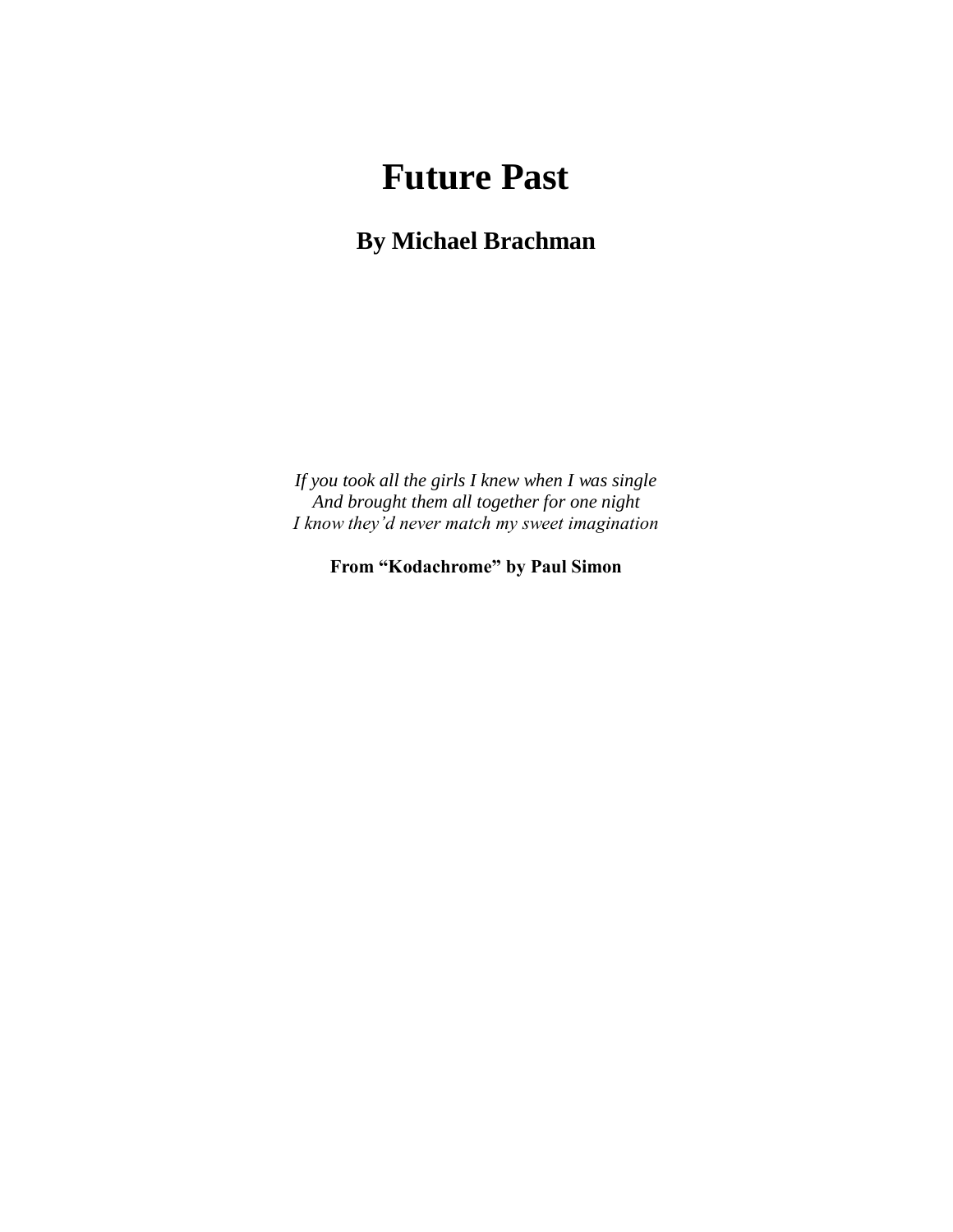#### **FUTURE PAST**

All rights reserved

Copyright © 2012 by Michael Brachman

Cover art copyright © 2012 by Paula Brachman

**V1.02.0001**

## **Also by Michael Brachman**

# **The Rome's Revolution Series**

Rome's Revolution The Ark Lords Rome's Evolution

# **The Vuduri Universe Series**

Tales of the Vuduri: Year One \*Tales of the Vuduri: Year Two (not yet in publication)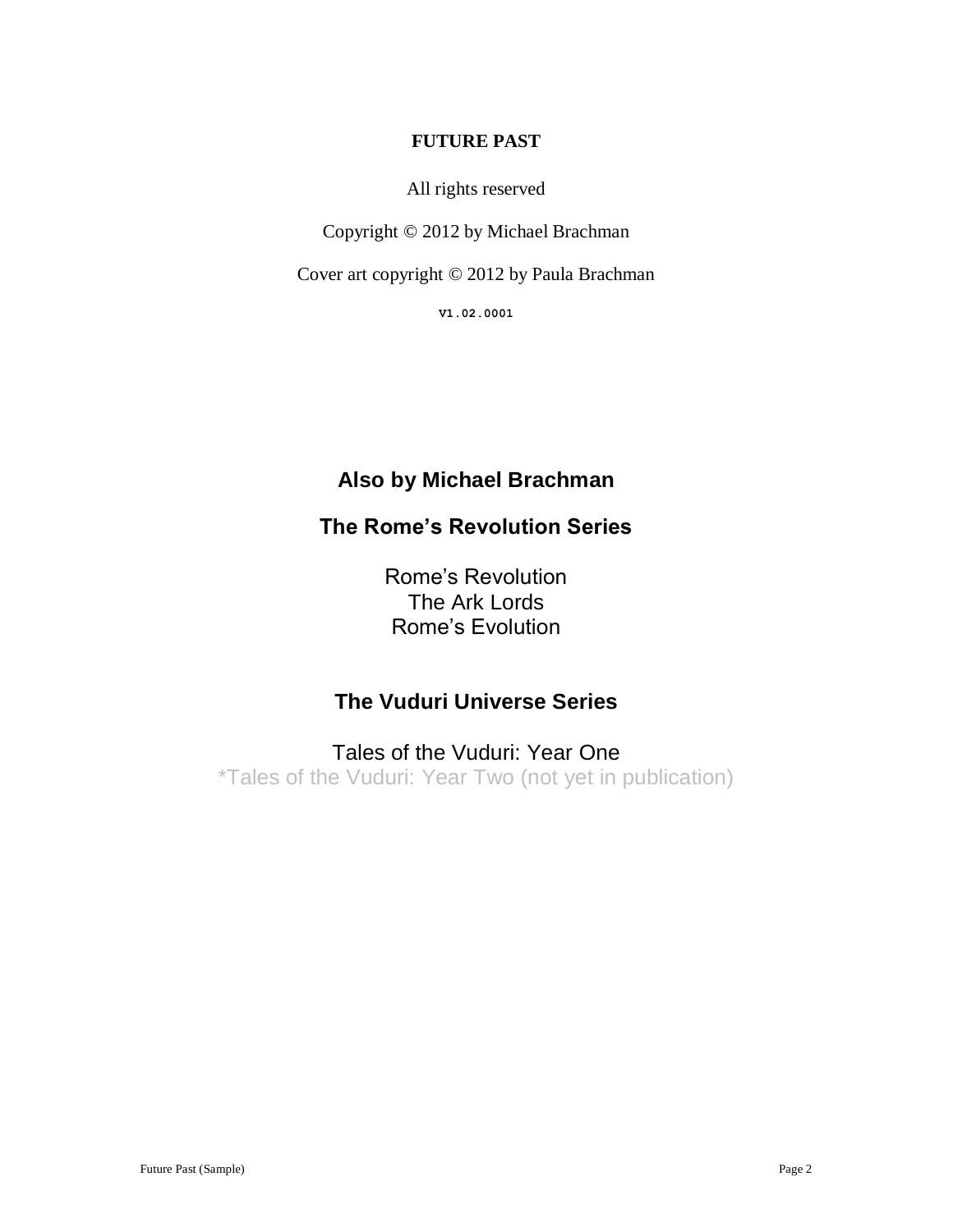## **Part 1: The Adventure Begins**

I was leaving a client meeting in downtown Philadelphia; it was a Friday, I think. Things had gone exceptionally well and I was out of there a full hour sooner than I expected. I took the elevator down to the ground floor and stepped out of the high-rise building to get my bearings. Off to my left, I saw a small sign on a stand stating "New Reality Show – Open Auditions – July 9  $\omega$  11AM." I looked at my watch and saw that it was 10:50AM. Today was July 9th. I normally didn't have the free time to just indulge a whim and it would never occur to me to try and get on a reality show but here it was, staring me in the face. I was intrigued. I wandered into the doorway, which led to a flight of steps. They were broad, made of marble and it seemed like the lobby was designed to force people to go up the steps. So I did. Poised at the top was a line of about three people, speaking to some other people seated behind a pair of tables with red velvet liners. I figured I had gone this far; why not find out what it was all about, so I moved up to stand behind the last person.

When it was my turn, I was greeted by a young woman who handed me two sheets of paper. I asked her what it was all about and she told me I would find out when the audition started. She said that I could fill out the forms in the auditorium and she pointed to her left toward two men dressed in blazers. I walked up to them and they waved me past into a room with sixty or seventy people. The room didn't have nearly enough chairs and some people were sitting on the floor, others were leaning against the wall and a lucky few were seated in hotel-style wingbacks. As I wandered in, off to my left, a pair of double doors opened, some words were uttered and en masse, the herd arose and began to stream into the next room. I just moved along with the crowd and went into a ballroom with row upon row of narrow tables and folding chairs. At each position was a glass, a water pitcher, a tablet and a pencil. I filed in along with everyone else and took a seat about five rows from the front.

After everyone was in and settled, they closed the double doors and a group of welldressed people entered from a doorway near the front. A young woman stepped up to the podium and tapped into the mike. She was quite pretty with dark hair and bangs. Her hair was so perfectly cut that I thought it might even be a wig. She was wearing a bright blue business suit and had on lots of rings and some gold bracelets that sparkled in the spotlight that was shining down upon her.

"Hello everyone," she said, "and thank you for coming. I know it's quite a mystery but all will be revealed to you shortly." She waved over at her colleagues and said, "My name is Beth Amante and these are my co-workers, Bob Warnowski…" one fellow with a goatee waved, "Lawrence Slovak…" the other fellow, somewhat balding, half-saluted the crowd "and Susan Lord" the final person, a stunning blonde, tall and really well-built, nodded. "We work for a company called Soulmate Productions and we are getting ready to cast for what we think will be a great reality TV show."

The crowd murmured a bit which the woman acknowledged then she continued. "While every reality show has behind-the-scenes footage, no one has ever seen all the preparation, the work that goes into producing one. So we're making a show about making a reality show. I know it sounds confusing but follow along here."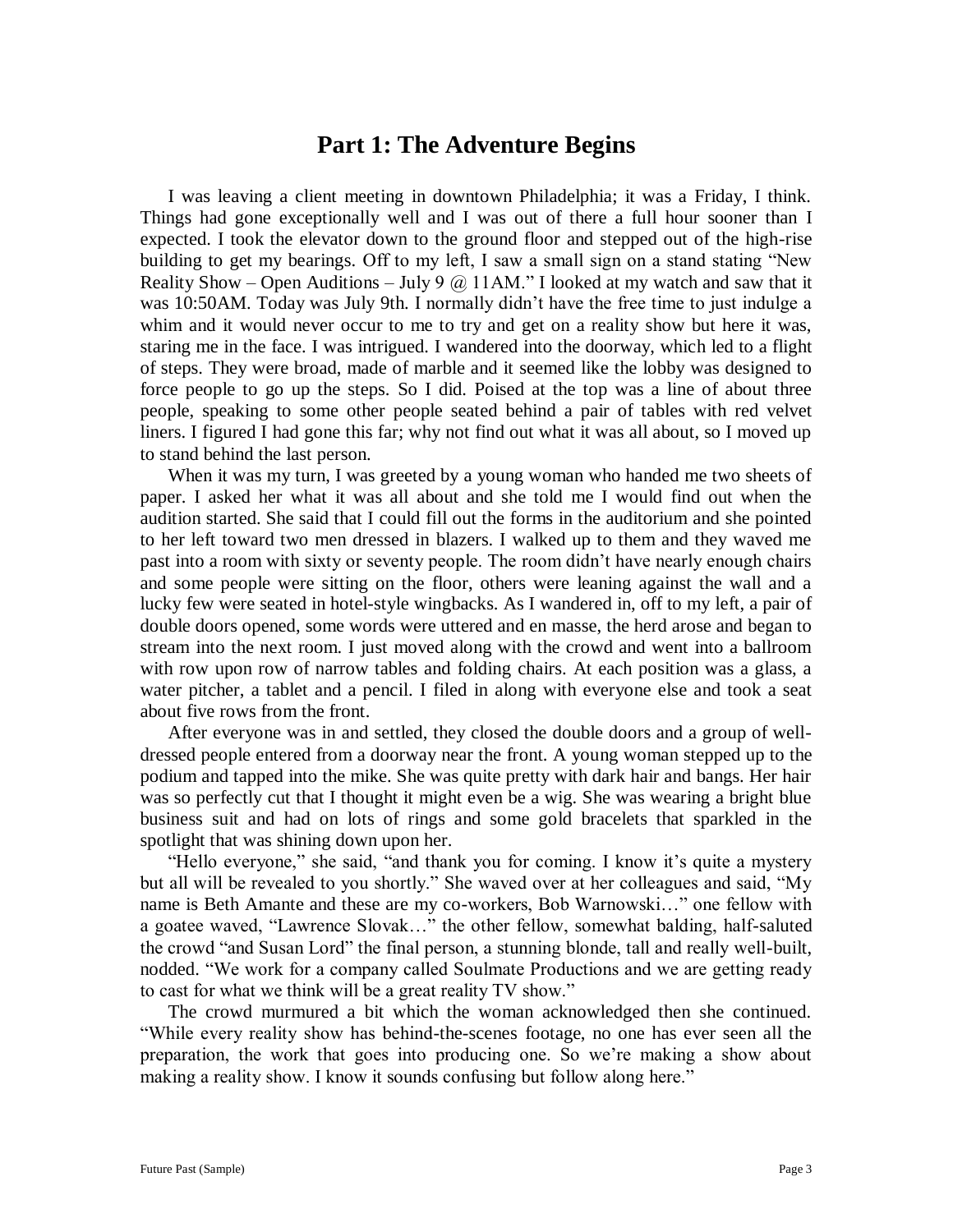"First, we've invented a game show, called Future Past where a contestant comes on and we'll try to hook them up with a member of the opposite sex who's a perfect match. I know you're thinking to yourself that this is just another dating show and to some degree it is. But we want it to be real. So we're going to pick one person and put them together with real people from their past."

"Consider this: we've all had so many relationships over our lifetime, some that we remember clearly and some that have dimmed with the passage of time. We always think back and wonder if somebody we had met, someone we had dated, somebody we had loved a long time ago was really the right person for us, or at least would be today. The game show will be our attempt to give one lucky person the chance to go back and talk to all those people, to spend time with them; to see if you should have been together. So, in one sense, it really is a dating show. It's for a single man or a single woman starting out with a group of the opposite gender. Through the course of several days, the main character will whittle down the group until only one is left. You'll determine where it goes from there."

"But the real focus is how to create a reality show… the hard work that goes into setting it up, tracking down the candidates, the taping, the editing. Our crew will be an integral part of the show."

She pointed to the back.

"As you can see, we're taping this, the audition process. Every step of the way will be recorded, warts and all. We're going to let the audience see every element of what it takes to put together a reality show."

A woman in the front row was waving her hand wildly. Beth put her hands on the two sides of the podium and said, "Yes?"

The woman stood up and said, "How is this show any different from one that was on a few years ago? It was called The One That Got Away – I think it was on NBC?"

"Good question," Beth remarked. "Remember, the focus of this show is the 'making of,' not the game show itself. We want it to be really, well, real. It's more like a documentary, just spread over several nights. Using your specific example, The One That Got Away was about a handsome bachelor who dated seven gorgeous women in high school. They locked him in a spectacular mansion with these women and forced him to choose one, all within a two-hour span. Did anybody here see that show?"

She waited but nobody else indicated they had. "Maybe you should consider The Bachelor, the standard for this type of show. Each woman is more beautiful than the previous. Where does a guy go in real life, even a handsome, rich one, to meet such women without lifting a finger?" Again, nobody stirred.

"We're going to use one of you, not 'Charlotte's most eligible bachelor,' with real people from your whole life, not aspiring actresses or models. That's going to be as real as it gets. Let me tell you what we're looking for and maybe it will be clearer."

She turned and pointed to a large screen above her.

"Obviously, you have to be single to participate." Behind her, a projector lit up and on the screen appeared a bullet point, which was just one word: Single.

"Those of you currently married or in a committed relationship that you would not be willing to give up, we thank you for your time but you may leave now, this show isn't for you."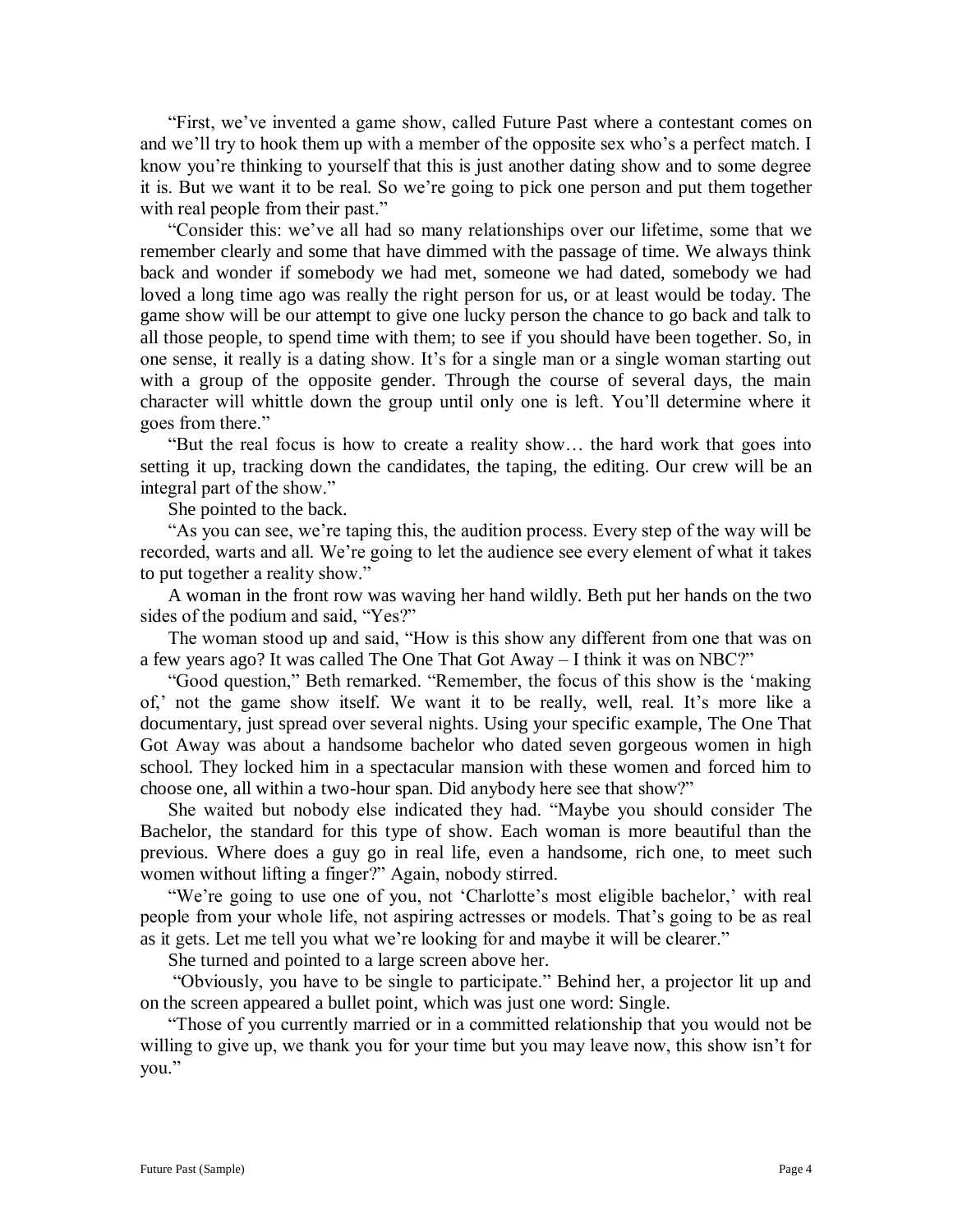She turned to her colleagues and said in a quieter voice, "Although I can think of at least one network that might copy us and try and break the couples up." The others laughed.

About half the crowd stood, many of them shaking their heads, and walked back to the double doors which were now open. My preferred state of existence was to be married but since I was currently "between wives" I figured I'd stay and listen some more.

After they were gone and the doors were closed again, Beth continued, "We would like to have nine or ten potential mates of the opposite gender. This means that you'll have to be able to supply us with that many candidates. If you don't think you can, now would be the time to leave. We don't want to waste your time or ours."

Above her, the next bullet point read: 9 - 10 Candidates – Opposite Gender. Two women, who obviously came together, got up and walked out, as did several men in the back. As they were leaving, the woman at the podium nodded to her co-workers who started fanning out, handing a pile of papers to one person on each aisle. The stack got passed down each row and when they came to me, I took one and handed the remainder to the person on my left.

"You've already received your background form plus a release. You'll need to fill these out before you leave. The packet of papers being passed out is the candidate list. If you want to be considered for our show, you'll need to take these papers home and fill them out using one for each person you want us to contact and why. Feel free to make as many copies as you need. We also have a web site. The URL and your unique user ID and password are at the top of your packet so you can fill them out on-line if you'd like. We'll select the most promising lists from people across the country and start tracking down the names using the information you provide…"

A few hands went up in the air. Beth pointed to a guy with red hair in the second row and said, "You, sir, what's your question?"

The guy stood up and asked, "Is it required that we actually dated these people? What if we just knew them casually?"

Beth said, "Good question. No, it isn't required that you actually dated that person, only that they give their consent to appear on our show. I'm sure that nobody here dated in elementary school, but there still might be a name from that part of your past that you've thought about from time to time. Please be sure that the people you list have at least heard of you. No sense in putting down Tom Cruise or Britney Spears if they don't know you." A few people laughed.

The same woman from before stood up and said, "I don't see how this could work. The logistical problems are…insurmountable. Even if you had met your, your soul mate at one point, if they're dead or married now, your show won't work."

Beth nodded. "That's certainly true. That's why we're having this screening process. We're conducting auditions in all the major cities. We're collecting hundreds of names. We want the inner show to be as realistic as possible so we're going to spend a lot of time making sure the people that appear have a good chance for success. Our thinking is very simple: the dating part of the show will appeal to anyone who has ever loved and lost. We don't think it can fail to pull at the hearts of just about everyone."

She shielded her eyes with her right hand and surveyed the audience. "Does everyone here understand this?"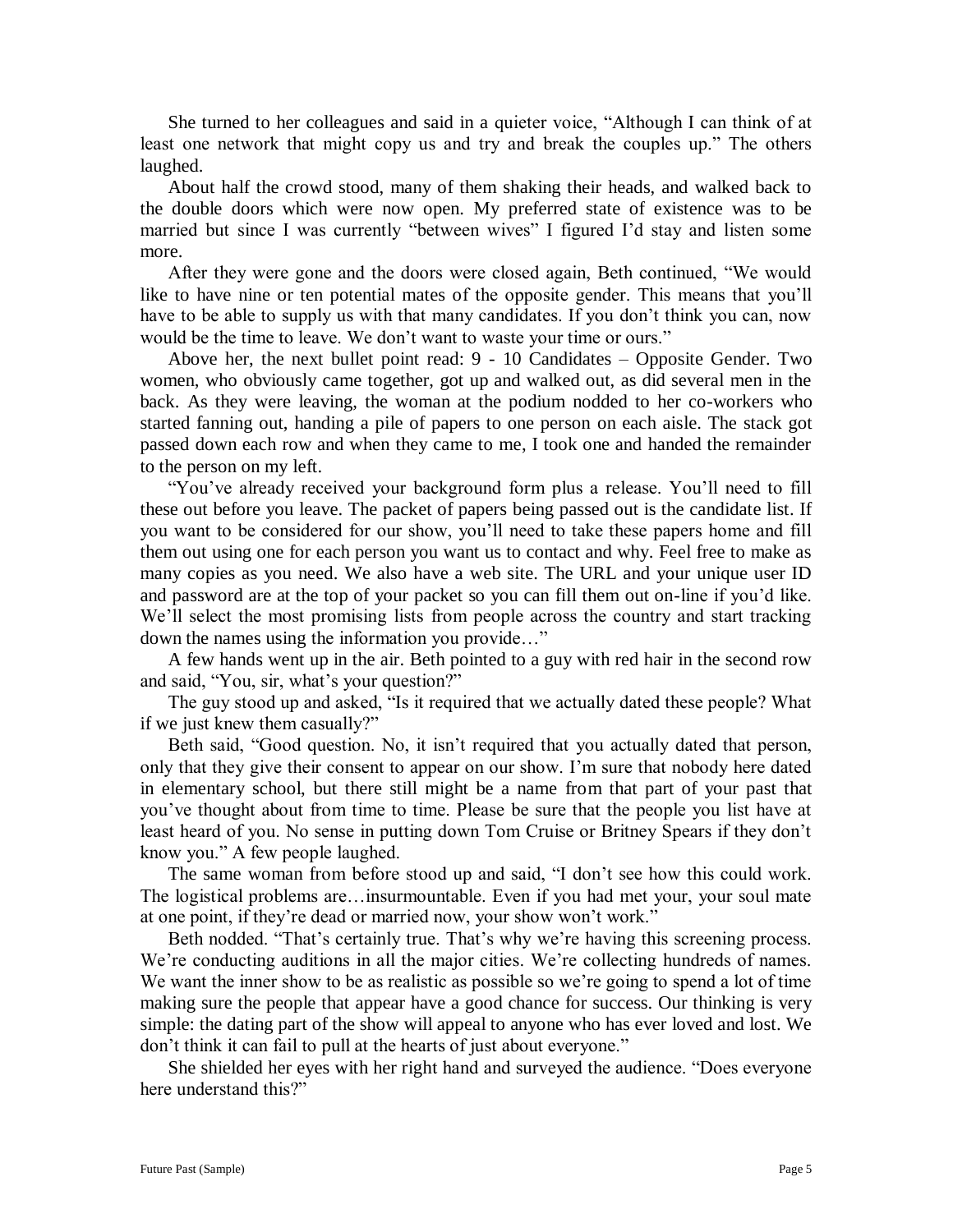The woman standing looked around her and behind her then sat down.

I raised my hand. Beth pointed to me and said, "Yes?"

I said, "What kind of information are you looking for? Do you want our best guess as to who we think we should have ended up with?"

Beth said, "It's all in the paperwork. You decide what information to provide. We'll read it over. That's it. If we don't understand or don't think it'll work, we won't go on."

I said, "OK" and looked at the stapled papers. Each one was the same. Each page was divided into two sections. The top part was for details about the person you wanted them to track down, a phone number or last known whereabouts. The lower section was for an essay on why you wanted this person to appear.

A large, rather hairy fellow stood up in the back. "Even if we don't use your web site, can we use a computer to fill out a form? In other words, do we have to use these actual forms?" he asked.

Beth said "No you don't need to use these exact forms, but if you use a computer, just make sure that the information you provide follows the format we've laid out."

There were a few other trivial questions but mostly nobody knew whether the idea would work or where to go with this.

In a tone that indicated she was wrapping things up, she said, "OK then. If you want to participate, you have two weeks to fill out the forms. If you're picked to move on, we'll fly you out to our studio in L. A. You'll get the rest of the details then. We'll shoot a day's worth of interviews with you and then we'll run some of the interview by a focus group. After we get our top choice, we'll make arrangements to begin filming the show. We want to air during November sweeps."

She leaned closer to the mike. "Who knows? If you're very, very lucky, you might come out of this with somebody special from your past. Good luck to you all and thank you for your time today."

The final bullet point appeared over her shoulder with the words Good Luck. I looked down at the paperwork and thought to myself, "*What the hell?*"

It didn't take me even a week. When I was done, I had well over 20 essays written. I pared it back to the best candidates plus two, sent them in and then bided my time.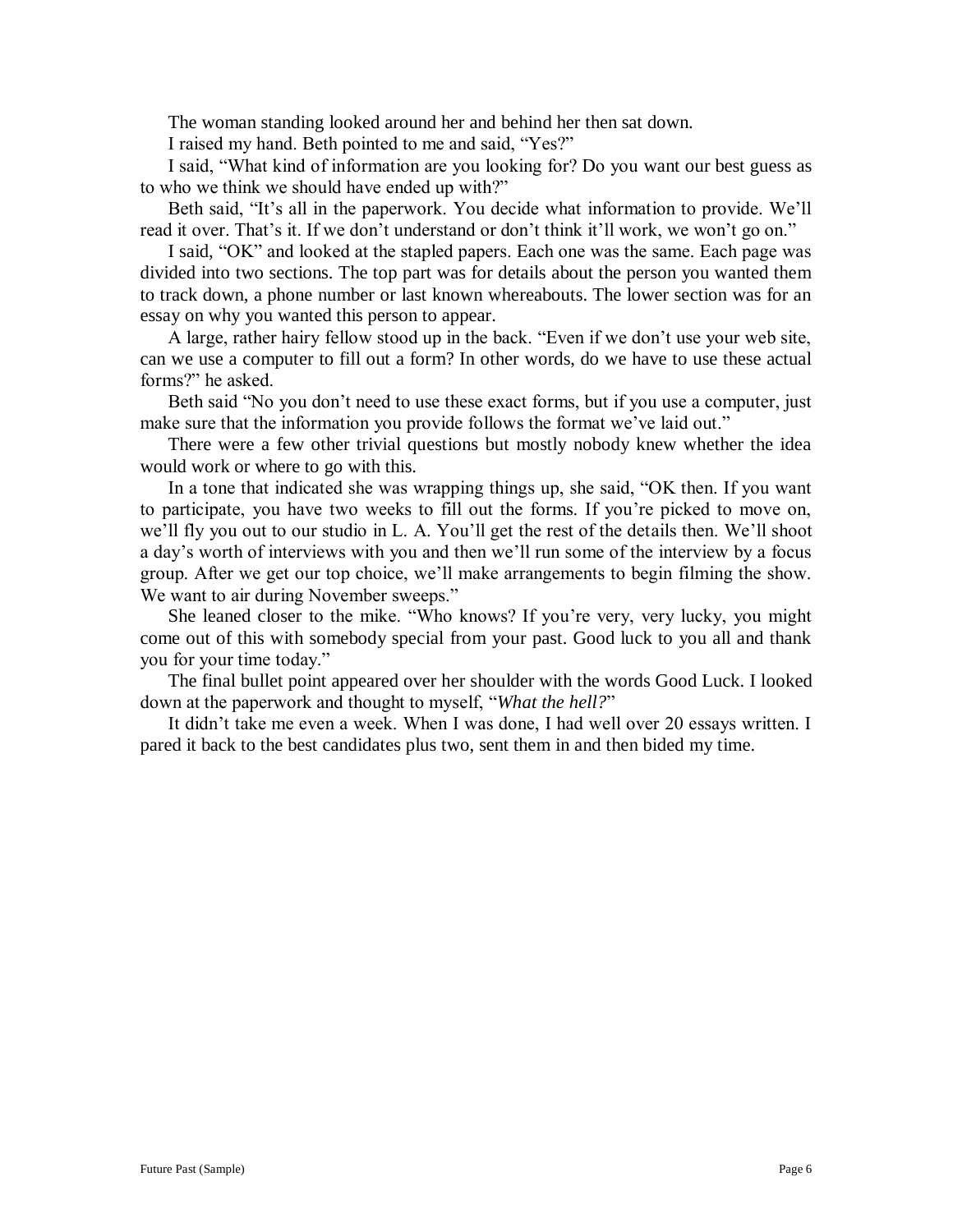## **Part 2: The Paperwork**

## **Future Past Contact Page ID…. P040709-0107**

Tell us about you Name---------------- Lee Linsky Gender-------------- Male Age----------------- 49. I will turn 50 in the fall Education----------- BS University of Michigan -------------------- Ph.D. Syracuse University Emphasis of Studies- Sensory Science: Audition Marital Stutus------ Divorced (twice, sigh) Children------------ 2 Smoking------------- Never Drinking------------ Occasionally Drugs--------------- Are you kidding? Who'd admit that? Height-------------- 5' 6" Weight-------------- 185 lbs (I know, I know) Hair Color---------- Brown (or used to be) Eye Color----------- Blue Grew up in---------- Philadephia, Havertown, PA Employer------------ Altair Software Development Occupation---------- Computer Programmer Income-------------- Do I have to say? Religion------------ Jewish

#### **Health Information**

```
*****************************************
*****************************************
Information suppressed due to Health 
Information Portability and Accountability 
Act (HIPAA) of 1996
******************************************
```
**\*\*\*\*\*\*\*\*\*\*\*\*\*\*\*\*\*\*\*\*\*\*\*\*\*\*\*\*\*\*\*\*\*\*\*\*\*\*\*\*\*\***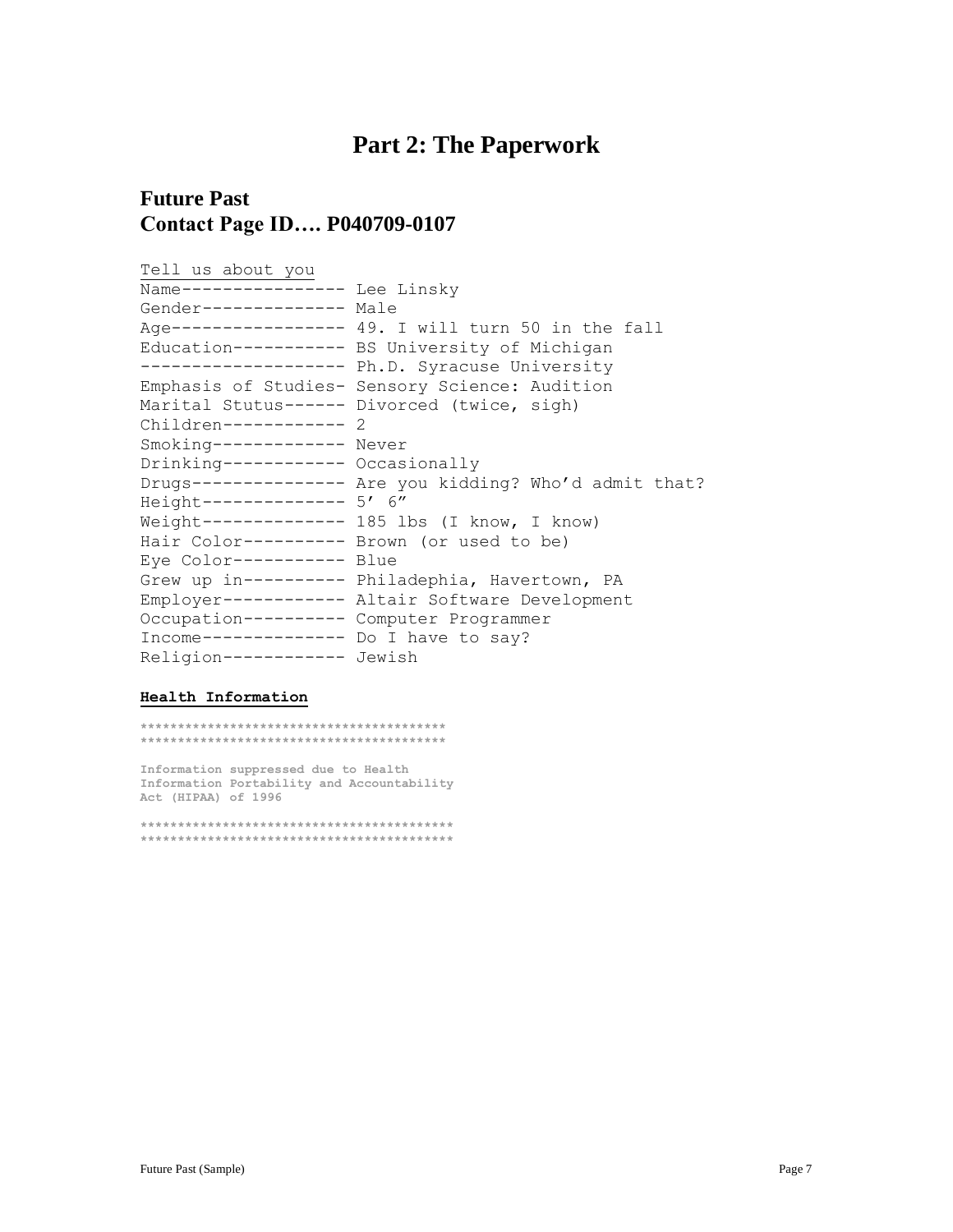## **Part 3: The Essays**

## **Essay 1: Debbie Perlish**

#### **Time: Kindergarten**

This is first person I remember, who was a girl, who befriended me. At the time, we lived in Overbrook Park, which is at the western edge of Philadelphia. Debbie lived down the street from us and we went to the same elementary school. I was only 4 years old when I started Kindergarten, turned 5 not very long thereafter. I was a bit younger than most of my classmates but that was how they assigned grades back in those days. This was an age, for me, when the difference between reality and imagination wasn't as strong as it is today. I could take a couple of pencils or pipe cleaners, tie them together, make an airplane and play for hours making airplane sounds, diving in and out of the clouds. At this stage of my life, I was really living what was inside my head. My strongest memory of those days was flying. Whether it was Commando Cody, Superman or Mighty Mouse, I put myself there and I could fly.

Commando Cody was my all-time favorite childhood hero. He was a fellow who strapped a jet pack on his back and flew around chasing bad guys. What made him special and what let me relate to him was that he was ordinary. He wasn't a superhero, just a hero with some really cool technology. He had no special powers, just his wits and fists. In theory, with that jet pack, anybody could fly like him. I spent countless hours imaging just that. I would build little models of him out of plastic building blocks that came long before Legos. I'd fly them around. I built replicas of his spaceship and I'd fight aliens and bad guys in my mind.

Back in Kindergarten, my mom had bought me a Mighty Mouse T-shirt, complete with sewn-in red cape and I thought nothing of wearing it to school; after all, Mighty Mouse was also one of my heroes. If you ran around fast enough, the cape would flap in the breeze, just like on the cartoon. Because I was so young and rather shy, I didn't go out of my way to make friends. I was perfectly happy flying around my classroom by myself, imagining myself above the clouds. One time, Debbie Perlish wore a Mighty Mouse T-shirt the same day as me and love was born, or at least something like it. We would fly around the classroom in perfect synchrony oblivious to the process of socialization that underlies the concept of Kindergarten. We had a wonderful time together but in the end, I don't think her gender was relevant. I think had it been a boy who showed up in his Mighty Mouse T-shirt, I would have been just as interested. Debbie Perlish just happened to be a girl and it taught me early on that girls weren't so bad. Later in life, all of my best friends were female. It's kind of embarrassing to talk to males about matters of the heart. With girls, it was never a problem. Maybe it started here.

My memory of Debbie Perlish has faded to the point that I would not recognize her even if I saw her. But I have always been curious as to what happened to her; how her life turned out. I would love to see her again and find out if the connection we shared back then was as important to her as it was to me. To this day, I wonder if it was just my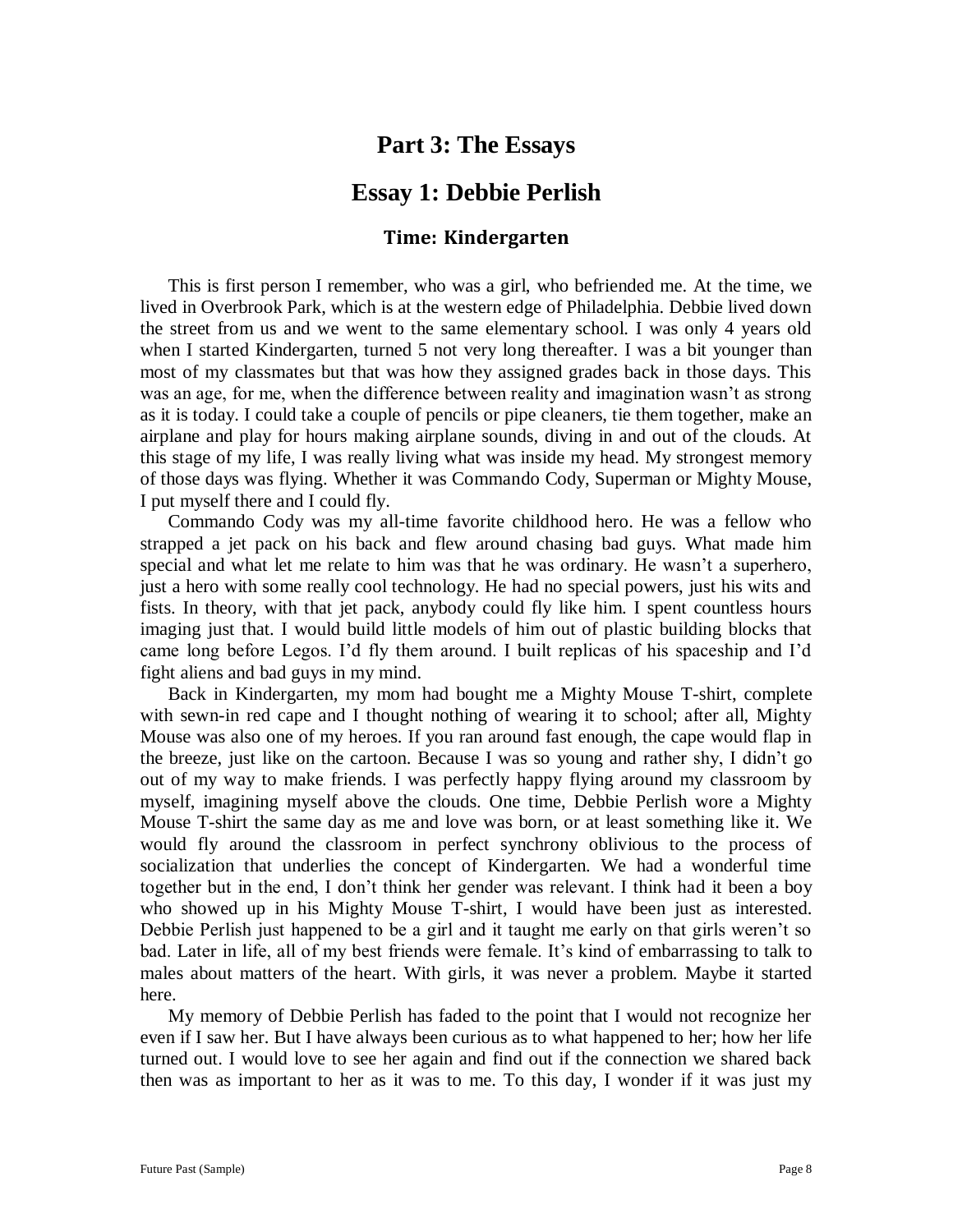imagination or whether it was something more. I think back to those days with great fondness. They were simple and happy. And I could fly.